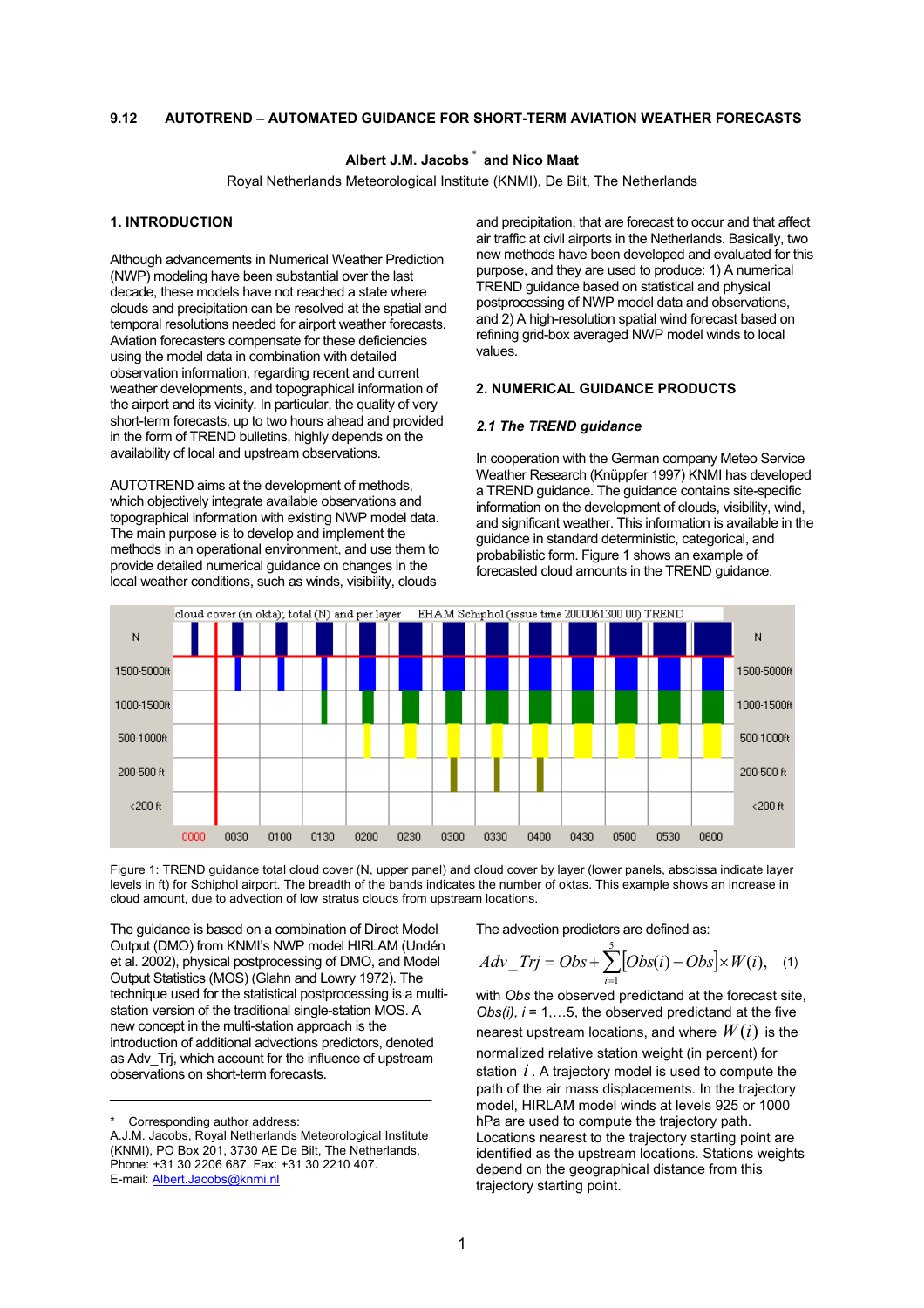In order to demonstrate the impact of advection predictors on short-term forecasts for low stratus clouds, we have presented a typical MOS forecast equation in table 1. The forecast equation corresponds to the example illustrated in figure 1. In the example the air flow at Schiphol airport was from the southwest. This results in the advection of low clouds observed at the upstream locations Rotterdam airport, Valkenburg, and Vlissingen, towards Schiphol airport. The table gives detailed predictor information on forecasting cloud amounts below 1500 feet at Schiphol airport 2 hours in advance. In the table cloud amounts are specified in percentage, where 100% equals 8 okta. In this summer equation only the 925 hPa advection predictor is selected. Upstream locations are presented in order of relevance, according to their relative station weights. The value of the advection predictor is determined by equation (1). This predictor, among several others, is finally weighted into the MOS forecast equation. According to the table, the forecast value is mainly determined by the relative humidity predictor RH\_1000\_90%\_Bin and by the advection predictor. Persistence of the latest observation at the forecast site (Okta<1500ft(-2)Obs), plays only a minor role in the forecast, due to its relative low coefficient. In this case, the contribution is even zero due to the observed value. A list of predictors used in the TREND guidance can be obtained from Knüppfer (1997) and references therein. The inclusion of the advection predictors is a very successful new technique, which leads to an additional reduction of the variance for visibility and cloud base by 10 to 20%.

| Location: Amsterdam airport Schiphol<br>Issue: 13 June 2000, 01h UTC |                                | Forecast lead time: +02h<br>Season: Summer |                  | Predictand: Okta < 1500 ft |        |
|----------------------------------------------------------------------|--------------------------------|--------------------------------------------|------------------|----------------------------|--------|
| Trajectory: Adv Trj 925                                              | Trajectory start: Ion = $3.42$ | $lat = 51.54$                              |                  | $Obs(\textit{site}) = 0.0$ | (in %) |
| Upstream location                                                    | Obs(upstr)<br>(in %)           | Weight (in %)                              | Value (in $\%$ ) |                            |        |
| Rotterdam                                                            | 75.0                           | 35.1                                       | 26.4             |                            |        |
| Vlissingen                                                           | 87.5                           | 29.7                                       | 26.0             |                            |        |
| Valkenburg                                                           | 75.0                           | 21.6                                       | 16.2             |                            |        |
| Schiphol                                                             | 0.0                            | 8.1                                        | 0.0              |                            |        |
| Gilze Rijen                                                          | 0.0                            | 5.4                                        | 0.0              |                            |        |
| Predictor                                                            | Value                          | Coefficient                                | Product          |                            |        |
| RH_1000_90%_Bin                                                      | 75.7                           | 0.1859                                     | 14.0656          |                            |        |
| Rotation 1000                                                        | $-12.5$                        | 0.1442                                     | $-1.8025$        |                            |        |
| Sun_Alt_Sin                                                          | $-4.9$                         | 0.1584                                     | $-0.7826$        |                            |        |
| Okta<1500ft(-2)Obs                                                   | 0.0                            | 0.0907                                     | 0.0000           |                            |        |
| Adv Trj 925                                                          | 68.6                           | 0.6910                                     | 47.3895          |                            |        |
| Constant                                                             |                                | 0.9565                                     | 0.9565           |                            |        |
|                                                                      |                                | Forecast:                                  | 59.8265 %        |                            |        |

Table 1: MOS forecast equation for the short-term prediction of cloud amounts below 1500 feet in summer.

The TREND guidance is updated every 30 minutes with model data from HIRLAM, and recent local and upstream observations. Local airport observations are provided by the half-hourly conventional aerodrome observations (METARs and SPECI's). For practical use, the TREND code should be added to the actual METAR or SPECI instantaneously. However, when a new TREND code must be made, which is at the METAR or SPECI observation time, the TREND guidance based on this actual observation is not yet available. Therefore the TREND guidance of 30 minutes prior to the actual observation time must be used. In section 3 we will demonstrate that this 30 minute time lag has a large impact on the quality of the guidance forecasts. The TREND guidance has been supplemented with encoding software that translates the guidance parameters into the required aeronautical code. A graphical user interface with an integrated code editor enables the forecaster to modify the suggested 'first guess' code. Figure 2 shows how the TREND guidance and the TREND code have been integrated into the user interface.



Figure 2: The TREND code integrated in the user interface.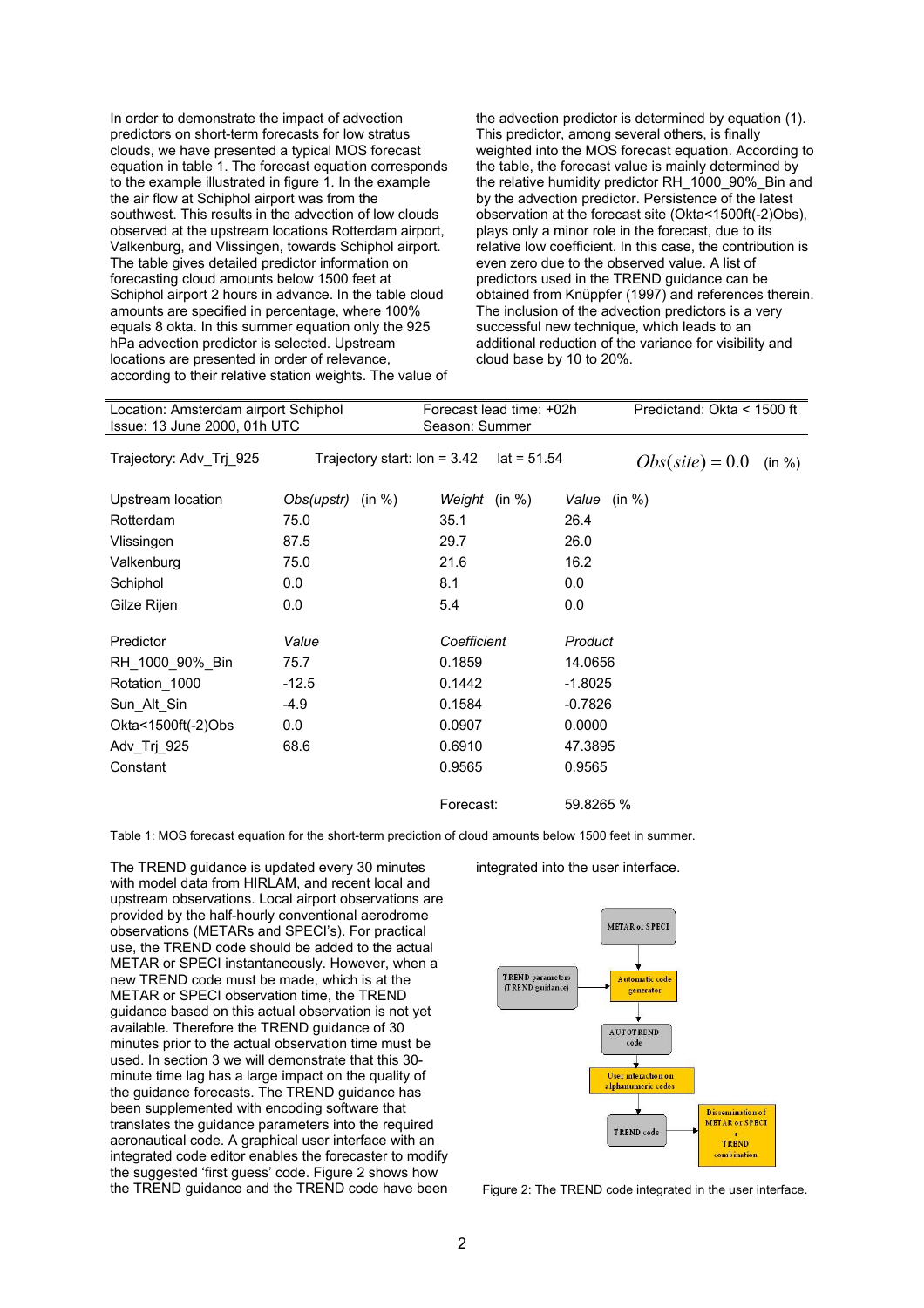### *2.2 The downscaling winds*

NWP model data forecasts are grid box averaged values. Locally observed meteorological parameters, however, and in particular wind, can deviate significantly from the grid box averaged value, due to local differences in land use and surface roughness. The difference between the model grid box average and the observed local value is part of the model error, which is referred to as the representation mismatch (RM) (De Rooy and Kok 2004). For 10 m wind speed the RM is dominated by the difference between model (grid box averaged) roughness and local roughness.



Figure 3. High-resolution, wind direction dependent, local roughness compared to uniform HIRLAM roughness for the synoptic wind measurement location at Schiphol airport.

In order to reduce the RM, a high-resolution wind transformation method, called downscaling, has been developed. Downscaling NWP model wind basically increases the representativeness of local wind forecasts on spatially small scales such as airports. The downscaling method is based on a physical twolayer model of the Planetary Boundary Layer (PBL) where the upper boundary condition is provided by NWP model data from HIRLAM, and where roughness information of the surface is derived from highresolution land-use maps. The geographical variations in surface roughness in the land-use maps are averaged over the upstream area of the air flow. The resulting high-resolution roughness lengths are wind direction dependent, contrary to the uniform roughness lengths that HIRLAM uses in each model grid box (see figure 3).

The downscaling method has been validated for the computation of the +03 hour forecast of the average 10 m wind speed and wind direction at various locations at Schiphol airport. Figure 4 shows the verification results of the downscaling method and HIRLAM for the synoptic observation location at Schiphol airport, for different atmospheric stability conditions (unstable, neutral, and stable). In the figure, the mean error (ME) and standard deviation in the error (SD) in the wind speed are presented for each wind direction.



Figure 4. Wind speed error statistics in the computation of the +03h forecast average wind speed for Schiphol airport. The verification period is November 2001 – February 2002.

The impact of surface winds on the aircraft depends on the angle between the wind direction and the geographical orientation of the runway. In general, aircraft cannot take-off and land if the crosswind and tailwind components exceed certain threshold values. For practical use at the airport, the downscaling wind forecasts are tailored to several more runway specific products. One of these products is the crosswind and tailwind component at the touchdown positions at Schiphol airport. Figure 9 gives an example of a possible crosswind (perpendicular) and tailwind (parallel) forecast, up to +48 hours, for one of the touchdown positions (36R) at the airport.



Figure 9. Forecast crosswind (lower) and tailwind (upper) at touchdown position 36R at Schiphol airport. The threshold values for tailwind, 7 knots, and crosswind, 20 knots are shown by straight vertical lines.